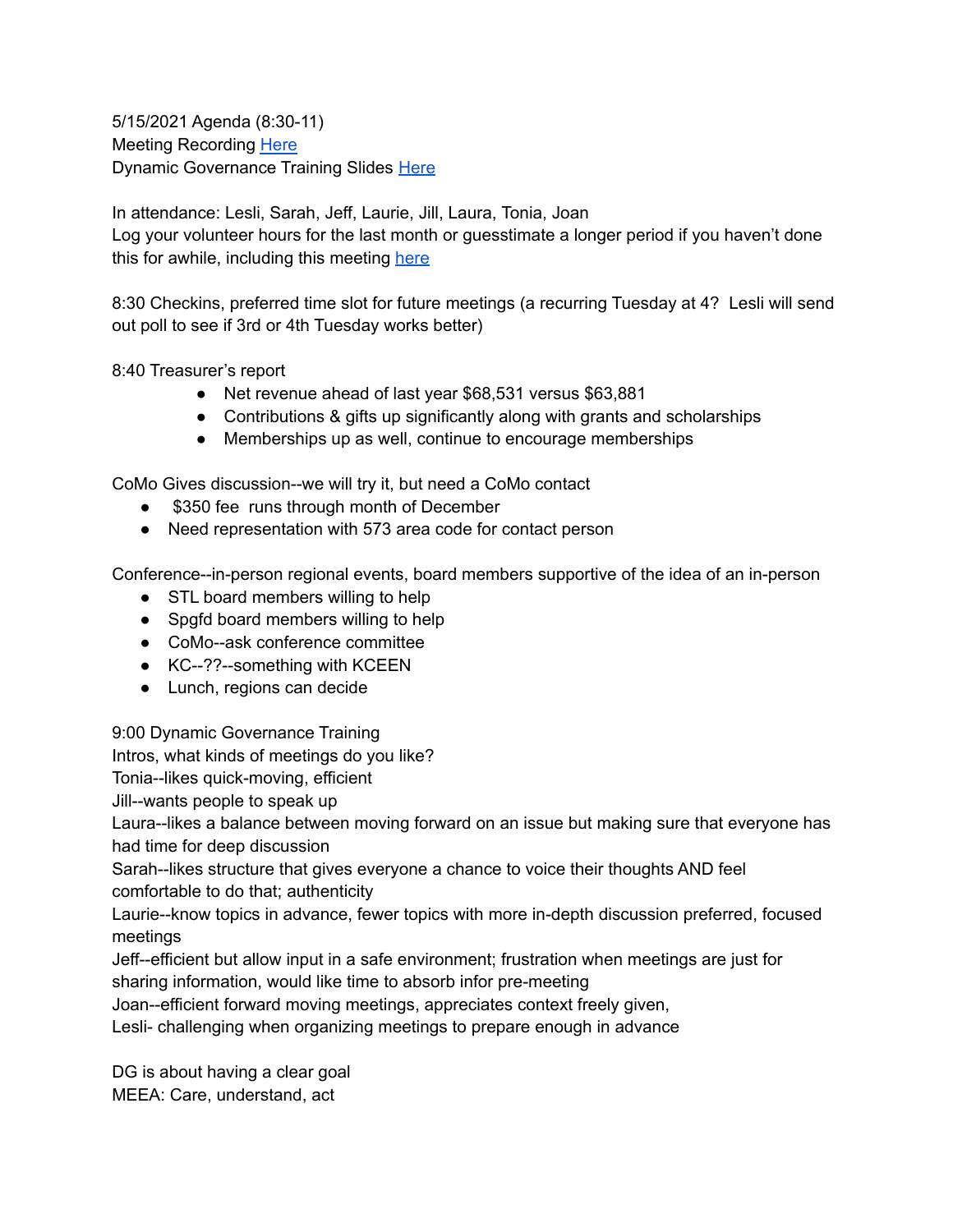**Structure** 

- Circles Define domain, aim, membership
- Double linked
- Equal voice

Process

- Roles: Rounds:
- Facilitator Picture-forming
- Note take Proposal shaping
- Delegate Presentation of a proposal
- Leader Consent/objections decision/amendment

Process

Consent/No Consent Range of tolerance/Preference = Consent

Membership - 675 members

- Engaged?
- Free vs paid, room to grow with goal of more paid members
- Need to ability to target members by region
- Who wants newsletter vs who wants to be an active member
- Alter membership pay structure. Student membership, pay what you can, etc.

Newsletter vs. engaged member:

Hannah facilitator

Lesli Notetaker

All of us are leaders/delegates

Picture forming Round (Observations/reflections/considerations/questions it's important to consider for helping to shape a proposal, and think about how MEEA's mission connects to this topic):

- Is there a detriment to separating out the members vs. subscribers?
- How up-to-date are our mailing lists? If we were to parse that out, what is an acceptable level of response to choose newsletter vs. membership? How do we figure out what member engagement levels are?
- What is our specific goal? To increase membership #s, increase revenue from memberships, or what? How are we going to delineate the newsletter vs. other benefits (more clearly define what you get for a membership and promoting that)
- What about the survey we sent out asking members about what they want? And how much engagement they want?
- What type of resources do we have to support this transition? Technology that might help us? What about sponsorships vs. membership?
- Does it matter if our member #s go down if we increase revenue? What is our goal? Likes the sliding scale idea. Bulk of our members are free members, how do we keep it equitable but incentivize paid membership.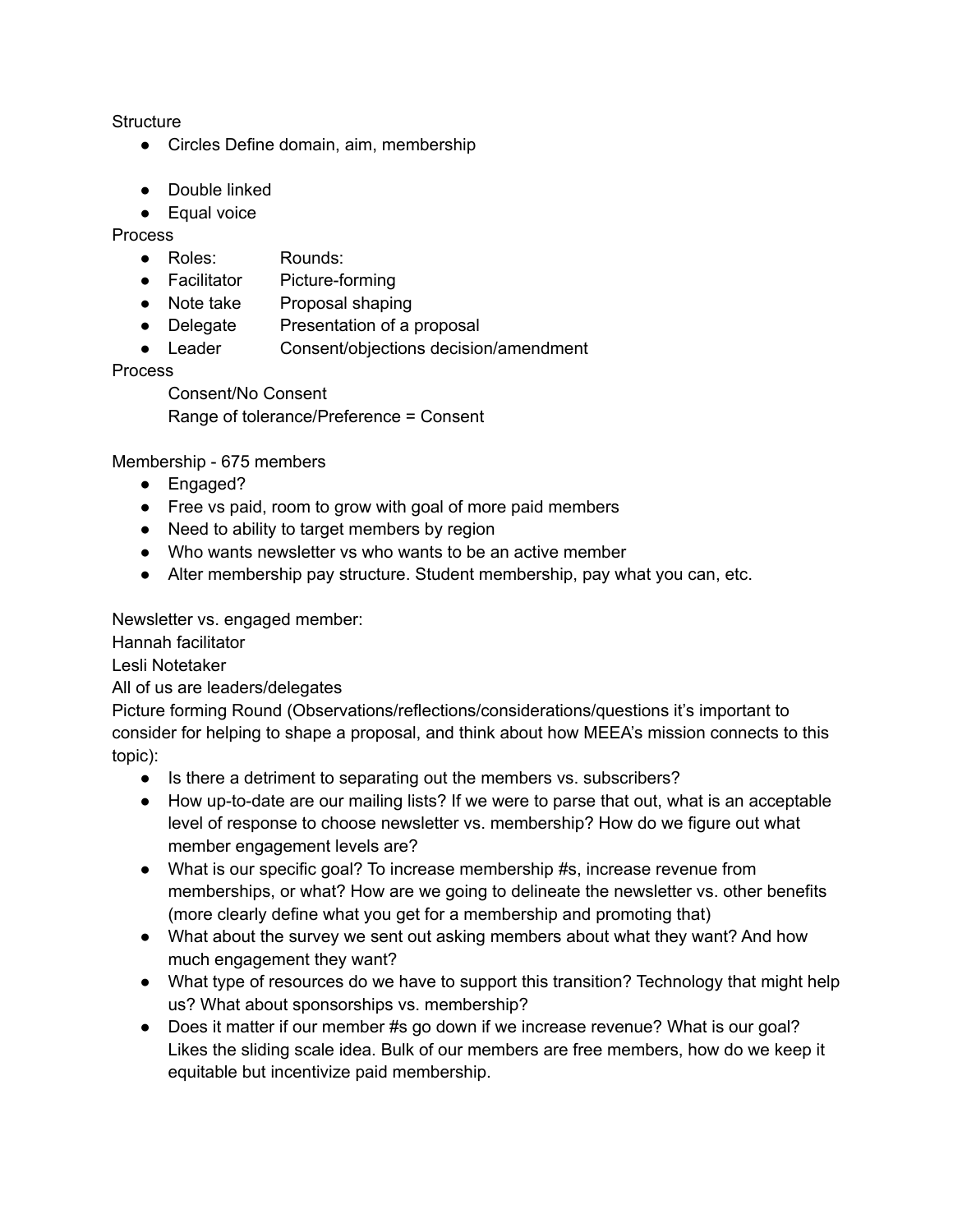- Need to be clear about the value of a paid membership (our financial and time investment); need to know where our members are located.
- What do other states charge? Models? Dates?
- Specific goals: accessibility, member engagements, member benefits (why join?), sustainable revenue
- Membership drive?

Specific benefits + goal of our memberships?

--tailor our communications by region; sharing more NAAEE things; discounts to conference; intangible benefits like care, understand, act

--Care, Understand, Act as a membership jumping off point

--I care=free/lowest level

--Understand=medium level

--Act=higher level, involve family/friends, help w/ conference

Why do we want to do this? Why do we want to change what we're doing right now?

- Is it to try and give our constituents more of what they want?
- Over share vs just right?
- What is our goal here? More paid members or what? What are the downsides of it? Is is a possibility that people will just unsubscribe?
	- $\circ$  If our goal is to generate more revenue from our memberships, maybe we propose a pay what you can structure and encourage folks to see the value of MEEA and membership. Cautious about driving people away. Worthwhile to get more info to try and target the message. Is it possible to survey the members?
- Transitioning--could we ask people to update their memberships? Have a mini-newsletter go out to everyone currently a member and how we want to offer more services, and offer input into the process. Why: we want to be able to engage with members in the way that they would like.
- Not dropping current free members, but explaining the need for more revenue (connected to our mission), pay what you can, adding more benefits to the paid membership. Maybe to our paid members we send out the jobs openings directly, a digital badge for linkedin profile, other perks?
- Tying the membership levels to the goals of the organization and what MEEA has to offer. Free membership is good but investment in an organization is important.d
- Coming back to our resources. Make it accessible, and making sure we are utilizing our technology to inform us. Rather than focusing on our 675 that we don't know thatm much about, but set a standard moving forward and implement a structure moving forward but grandfathering in people who are already part of our distribution. Don't want it to be an overwhelming task.

NOTE: important to delineate picture-forming and proposal-shaping.

Synthesis, why:

--transparency about what we're doing and why

--revenue

--meet people's needs re: amount/type of info